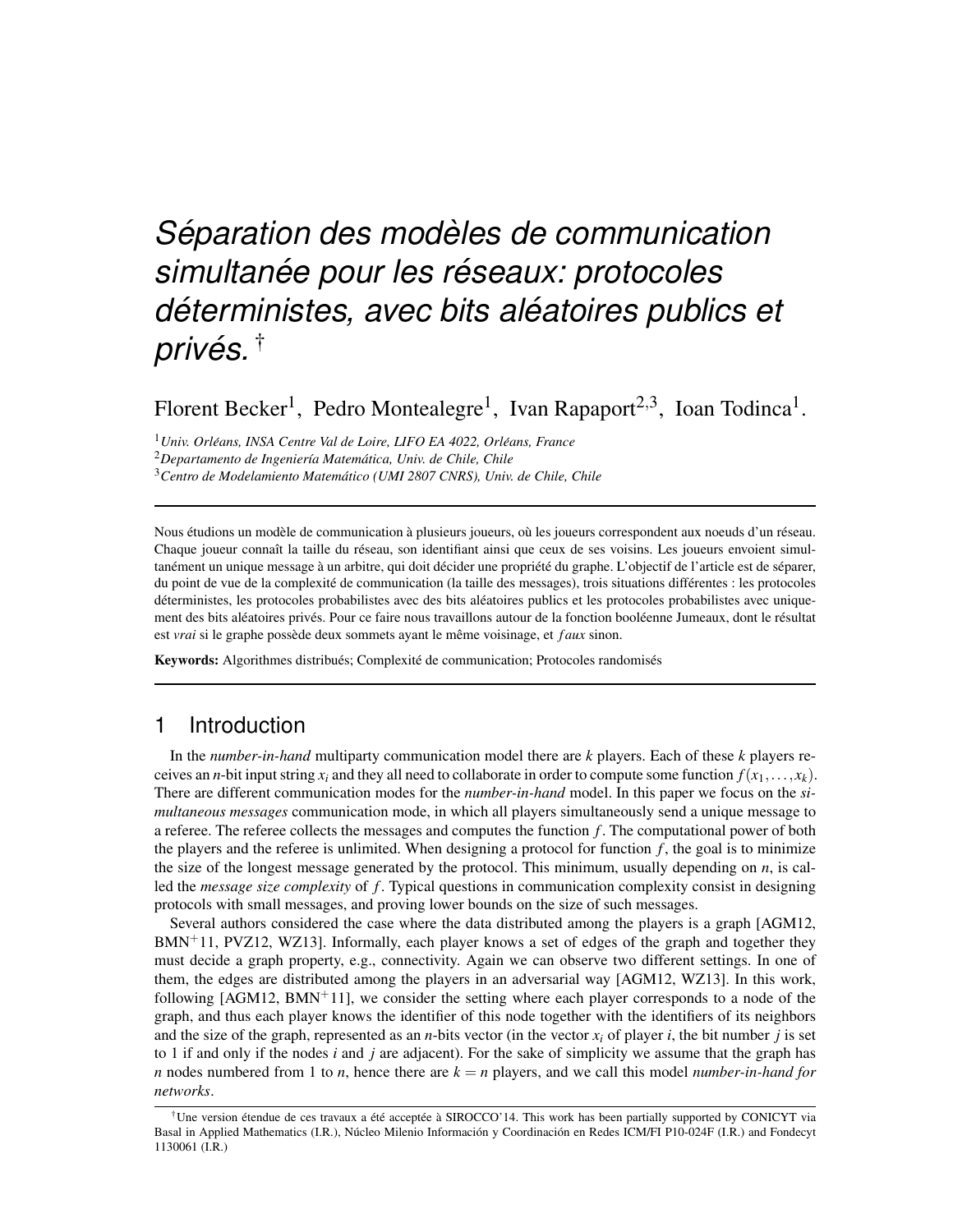For many natural functions the messages are much shorter when randomization is allowed [KN97]. In the randomized setting, there are significant differences between the communication complexities of protocols using *public coins* (shared by all players and the referee) and the more restrictive setting where each player has his own, *private coin*. We emphasize that in the *number-in-hand communication model for networks*, each edge is "known" by two players, thus we have some shared information.

#### Related work.

#### *The number-in-hand model with simultaneous messages and*  $k = 2$  *players.*

The case of two players is not new and it has been intensively studied. Clear separations have been proved between deterministic, private coins and public coins protocols in this case. For instance, the message size complexity of the EQ function, which simply tests whether the two *n*-bit inputs are equal, is  $\Theta(n)$  for deterministic protocols [KN97], *O*(1) for randomized protocols with public coins with constant one-sided<br>√√√√√√√√√√√√√√√√√√√ error [BK97], and  $\Theta(\sqrt{n})$  for randomized protocols with private coins and constant one-sided error [BK97] (see Section 2 for details). More generally, Babai and Kimmel [BK97] proved that for any function *f* its randomized message size complexity, for private coins protocols, is at least the square root of its deterministic message size complexity. Chakrabarti *et al.* [CSWY01] proved that, for some family of functions, the gap between deterministic and randomized message size complexity with private coins is smaller that the square root.

#### *The number-in-hand communication model for networks.*

For deterministic protocols, Becker *et al.* [BMN<sup>+11]</sup> show that graphs of bounded degeneracy can be completely reconstructed by the referee using messages of size  $O(log n)$ , and several natural problems like deciding whether the graph has a triangle, or if its diameter is at most 3, have message size complexity of Θ(*n*). For randomized protocols with public coins, Ahn, Guha and McGregor [AGM12] introduced a beautiful and powerful technique for *graph sketching*. The technique works both for streaming models and for the *number-in-hand for networks*, and allows to solve CONNECTIVITY using messages of size  $O(\log^3 n)$ . The protocols have two-sided,  $O(1/n^c)$  error, for any constant  $c > 0$ .

Our results. We separate the deterministic, the randomized with private coins and the randomized with public coins settings of the *number-in-hand for networks* communication model. The separations are made using problem TWINS and some variants. The boolean function  $TWINS(G)$  returns 1 if and only if graph *G* has two twins (that is, two nodes having the same neighborhood). We also consider function  $TWIN<sub>x</sub>(G)$ , where *x* is the identifier of a node, and the result is 1 if and only if there is some other node having the same neighborhood as *x*.

We prove that the deterministic message size complexity of TWINS and TWIN<sub>x</sub> is  $\Theta(n)$ . Also, both functions can be computed by randomized protocols with public coins and message size *O*(log*n*). These protocols, based on the classical fingerprint technique, have one-sided error  $O(1/n^c)$  for any constant  $c > 0$ . Observe that the situation for private coins is very different from the case of the *number-in-hand* model with two players, where the gap between private coins and determinism is at most the square root. In order to separate the private and public coins settings we use a boolean function called TRANSLATED-TWINS. We prove that the message size complexity of this function in the private coins setting is  $\Omega(\sqrt{n})$ , while it is *O*(log*n*) in the public coins setting. The main results of this research are summarized in Table 1.

|                          | TWINS               | TWIN <sub>r</sub> | TRANSLATED-TWINS                                |
|--------------------------|---------------------|-------------------|-------------------------------------------------|
| Deterministic            | $\Theta(n)$         | $\Theta(n)$       | $\Theta(n)$                                     |
| Randomized private-coins | $O(\sqrt{n}\log n)$ | $O(\log n)$       | $\Omega(\sqrt{n}), \mathcal{O}(\sqrt{n}\log n)$ |
| Randomized public-coins  | $O(\log n)$         | $O(\log n)$       | $O(\log n)$                                     |

TABLE 1: Main results of this research.

## 2 Definitions

Number-in-hand. The *number-in-hand* communication model is defined as follows. Let *f* be a function having as input *k* boolean vectors of length *n*. There are *k* players {*p*1,..., *pk*} who wish to compute the value of *f* on input  $(x_1,...,x_k) \in (\{0,1\}^n)^k$ . Player  $p_i$  only sees the input  $x_i$ , and also knows his own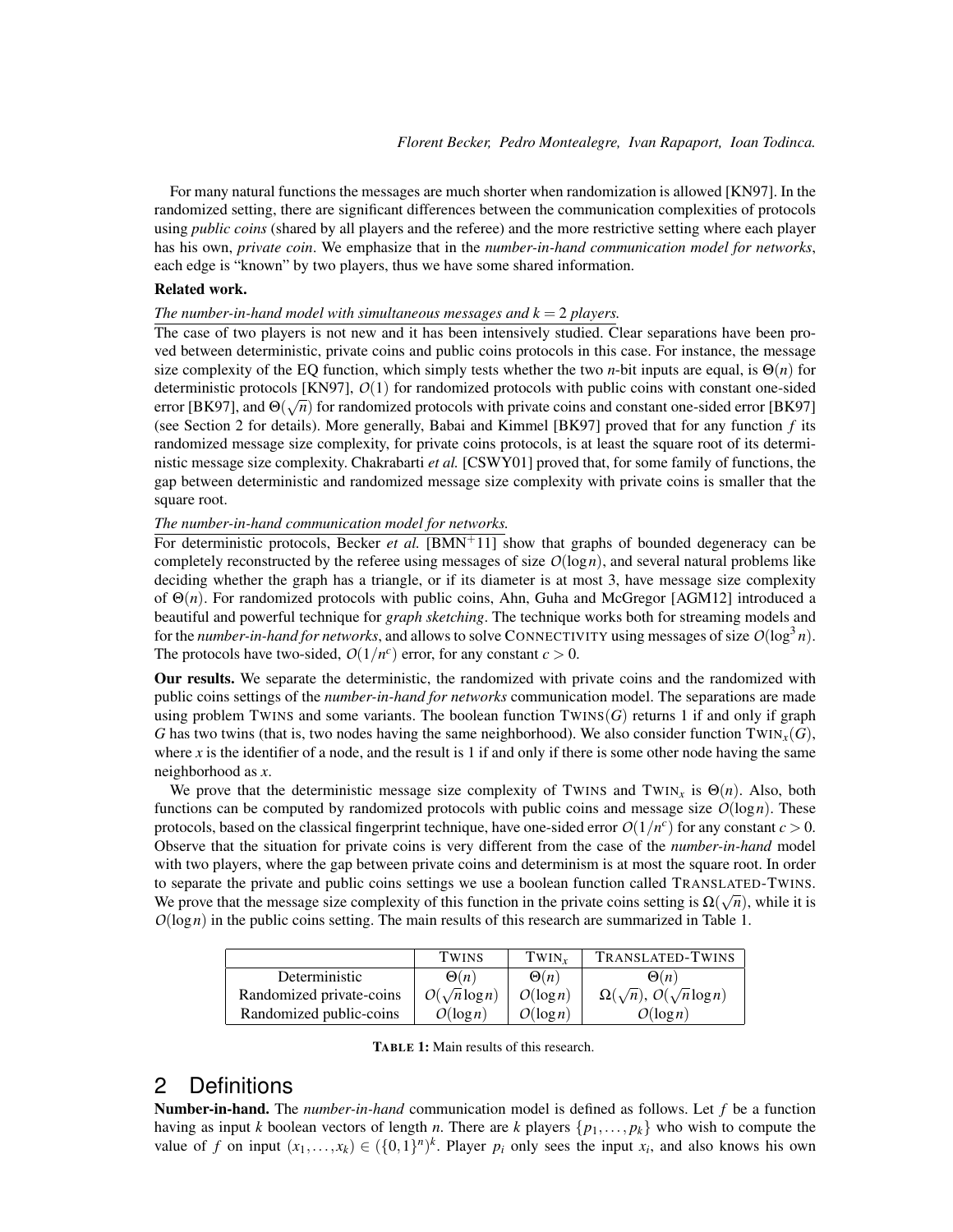number *i*. We only consider here the *simultaneous messages* communication mode, in which all the *k* players simultaneously send a message to a *referee*. After that, the referee (another player who sees none of the inputs) announces the value  $f(x_1,...,x_k)$  using only the information contained in the *k* messages.

A *deterministic protocol*  $P$  for function  $f$  describes the algorithms of the players (for constructing the messages) and of the referee (for retrieving the final result) that correctly computes *f* on all inputs. An ε*-error randomized protocol P* for *f* is a protocol in which every player and the referee are allowed to use a sequence of random bits, and for all  $(x_1,...,x_k) \in (\{0,1\}^n)^k$  the referee outputs  $f(x_1,...,x_k)$  with probability at least 1 − ε. For boolean functions *f* we define a *one-sided* ε*-error randomized protocol* in the same way, with exception that for all  $(x_1,...,x_k) \in (\{0,1\}^n)^k$  such that  $f(x_1,...,x_k) = 1$ , the referee always outputs 1. We distinguish between two sub-cases of randomized protocols : (i) the *private-coin* setting, in which each player, including the referee, flips private coins and (ii) the *public-coin* setting, where the coins are shared between players, but the referee can still have his own private coins. The *cost* of a protocol *P*, denoted OREQ, is the length of the longest message sent to the referee. The *deterministic message size complexity*, denoted  $C^{\text{det}}(f)$ , is the minimum cost of any deterministic protocol computing f. Analogously, we denote  $C_{\varepsilon}^{priv}(f)$ ,  $C_{\varepsilon}^{pub}(f)$ , as the message size complexity for  $\varepsilon$ -error public and private protocols, respectively.

Number-in-hand for networks. *Number-in-hand for networks* is a particular case of *number-in-hand* where each party is a node of an *n*-vertex graph with vertices numbered from 1 to *n*. Therefore, in this model,  $k = n$ , player  $p_i$  corresponds to the node *i* and the inputs  $x_1, \ldots, x_n$  correspond to the rows of the adjacency matrix of some simple undirected graph *G* of size *n*. Hence, the input of player (node) *i* is the characteristic function of the neighborhood  $N_G(i)$  (i.e.  $j \in N_G(i)$  if and only if  $ij \in E(G)$ ).

All our graphs are undirected, so for any pair *i*, *j* of nodes, the bit number *i* of player *j* equals the bit number *j* of player *i*. In full words, each edge of the graph is known by the two players corresponding to its end-nodes. All our protocols use  $\Omega(\log n)$  bits. We assume, w.l.o.g., that each node sends its own number in the message transmitted to the referee.

The problems. We now come back to the *number-in-hand for networks* model. In this framework we shall study three boolean functions on graphs.

- TWINS(*G*) outputs 1 if and only if *G* has two vertices *u* and *v* with the same neighborhood, i.e., such that  $N(u) = N(v)$ .
- TWINS<sub>*x*</sub>(*G*) is a "pointed" version of previous function. Its output is 1 if and only if there is a vertex *y* such that  $N(y) = N(x)$ .
- TRANSLATED-TWINS is defined on input graphs *G* of size 2*n*, labeled from 1 to 2*n*. Its output is 1 if and only if *G* has a vertex *i* such that, for any vertex *j*,  $j \in N(i) \iff j + n \in N(i+n)$ . In other words, the output is 1 if and only if there exists *i* such that  $N(i) + n = N(i + n)$ .

## 3 Lower bounds in the deterministic model

The upper bounds of  $O(n)$  are trivial so we only need to prove the lower bounds. To show the upper bounds in the deterministic model (the first row in Table 1) we combine two ingredients. First of all, consider the function RECONSTRUCTION( $G$ ), whose output is  $G$  itself, i.e., the adjacency matrix of  $G$ . Note that if a deterministic protocol computes RECONSTRUCTION on the family of *n*-vertex graphs  $G_n$ , then such protocol must generate messages of size at least  $log(|G|)/n$  (see also [BMN<sup>+</sup>11]).

Then, we show that if we have a deterministic protocol  $P$  for any of the three problems (TWINS, TWIN<sub>X</sub> or TRANSLATED-TWINS), then we can use this protocol to build another protocol  $P'$  for RECONSTRUC-TION, such that the cost of  $P'$  is roughly the cost of  $P$  times a constant. The construction of  $P'$  from  $P$  is almost identical for TWINS and  $TWIN_x$ , but is quite different in the case of TRANSLATED-TWINS. More details in [BMRT14].

## 4 Upper bounds in the randomized model

The lower bounds obtained for randomized models are based in the well known technique called *fingerprints*, used in the case of 2 players. Consider the problem EQ mentioned in the introduction, and name *x*<sup>1</sup> and  $x_2$  the inputs of the players, which are numbers in  $[0, 2^n]$ . The fingerprint technique consists in taking a prime number *p* uniformly at random, and then player *i* sends  $f_i = x_i \mod p$  to the referee, who simply has to check if  $f_1 = f_2$ . Why does this work? If  $x_1 = x_2$  then the fingerprint  $f_1$  equals  $f_2$ . By the other hand,